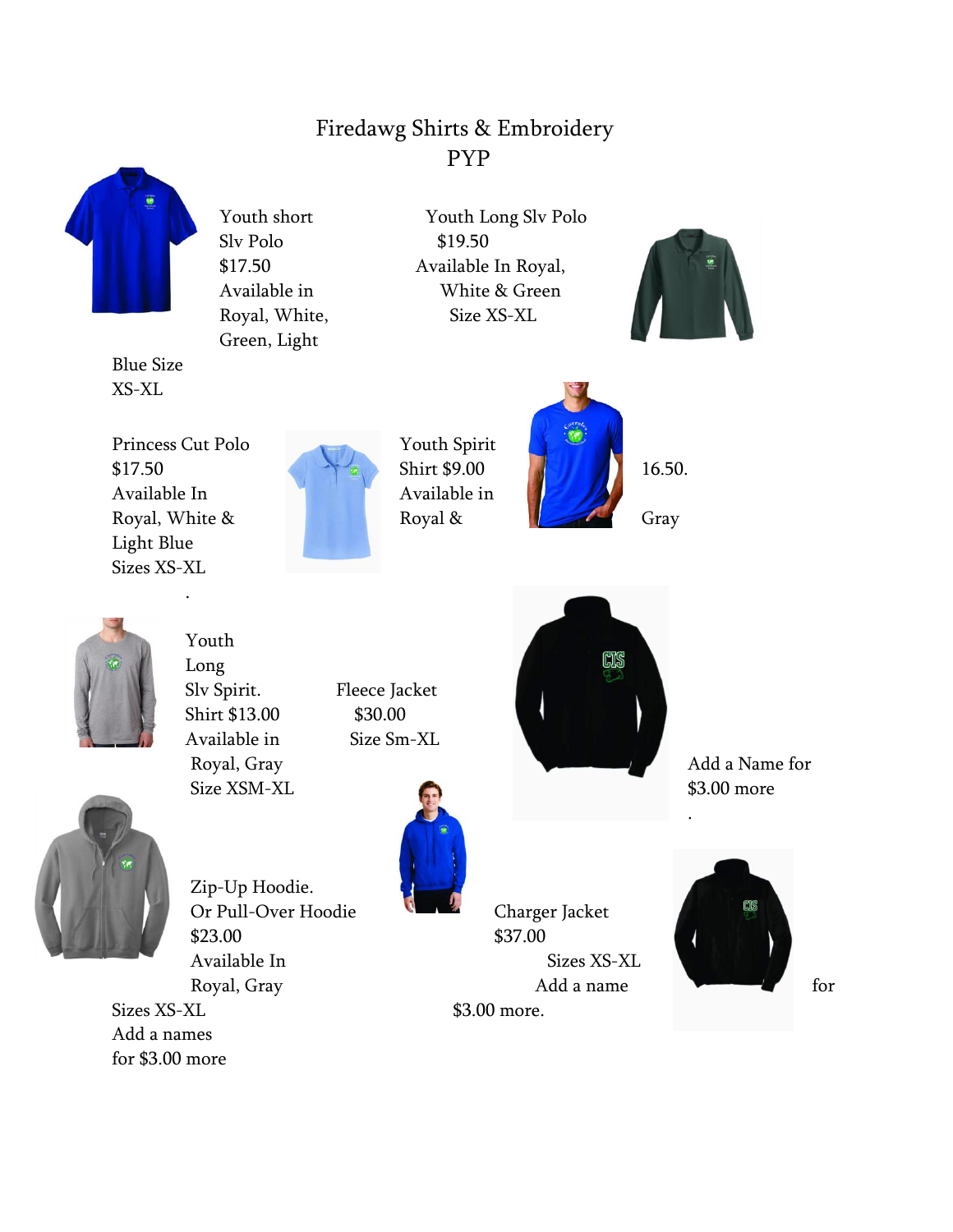

Adult & Ladies sizes are also available.

To order please go to [www.firedawgshirts.com](http://www.firedawgshirts.com/) please double check sizes and refer to size charts. As All Sales are Final! No refunds. No Exchanges. No Credit will be given.

No excuses. Tax will be added at time of order. Like us on Face book for special offers and reminders Thank You.

If you have any questions please call 505-750-1672 or Tara 505-681-8694

## Firedawg Shirts & Embroider

MYP

Adult Shot. Adult Long. Ladies Short SlvPolo. Slv Polo. Slv Polo. Slv Polo. Slv Polo  $$17.50$   $$20.00$   $$17.50$ Available in. The inclusion of the Available in. Available in



Royal, White, Royal, White &. Royal, White,



Green, Light Blue. Green. Contact Green. Light Blue & Green



White.

Royal, Green. Sizes XS-XL. Royal & Gray

Ladies Long. Adult Spirit Short Ladies Cut Spirit Slv Polo. Slv Shirt \$9.00 Short Slv Shirt \$9.00 \$20.00 Available In. (This cut is fitted & runs a bit sm) Available in. Royal & Gray. Available in





Adult Long Slv Spirit Shirt \$13.00 Sizes Sm-XL. \$13.00



Available in. Ladies Long Slv Royal & Gray. Spirit Shirt. Available In

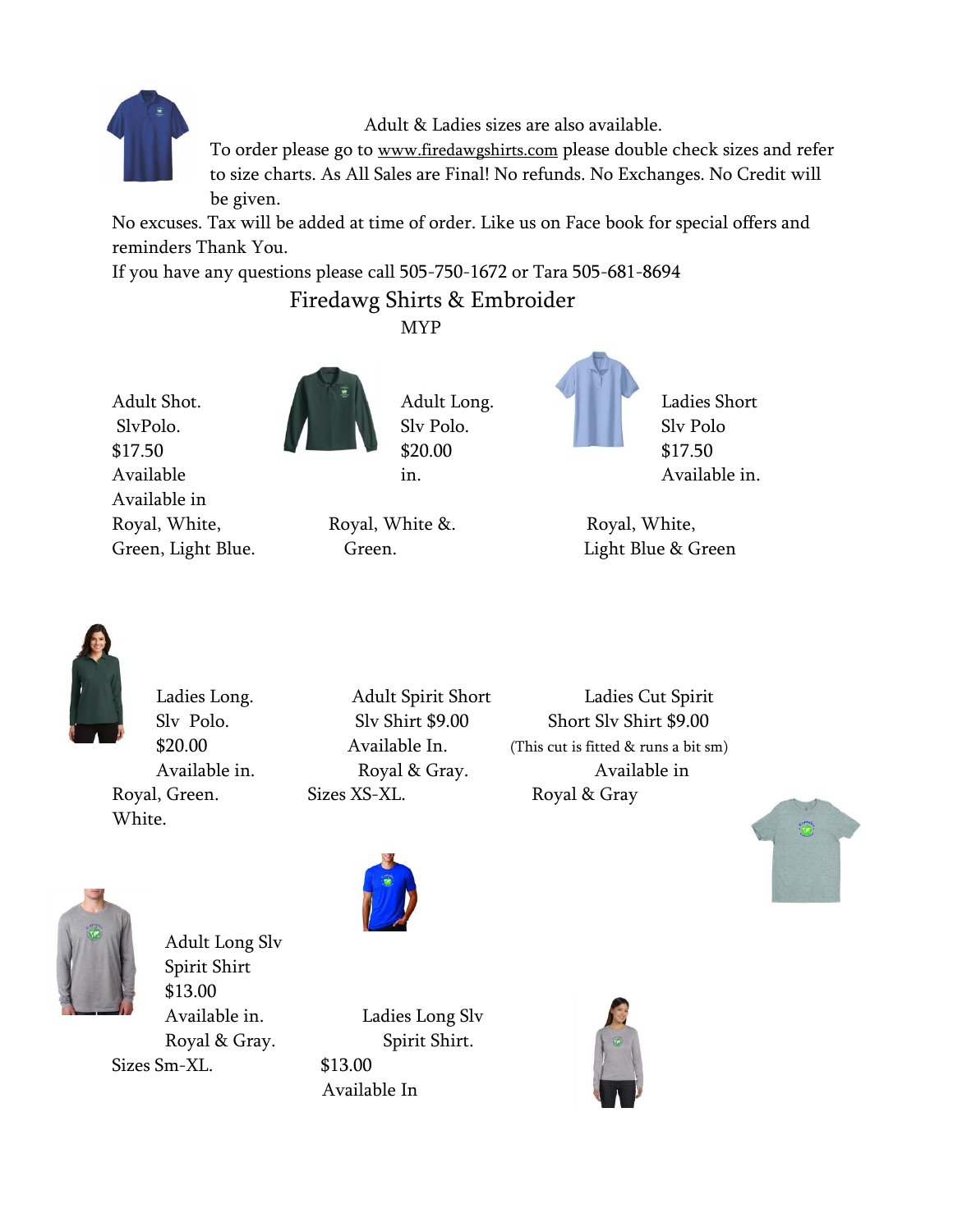## Royal & Gray

 Please turn page over for more MYP Apparel. Youth sizes are also available how ever PE sweat pants & shorts are for MYP only. To order please go to [www.firedawgshirts.com](http://www.firedawgshirts.com/) please double check sizes and refer to size charts. As All Sales are Final! No refunds. No Exchanges. No Credit will be given. No excuses. Like us on Face book for special offers and reminders Thank You. If you have any questions please call 505-750-1672 or Tara 505-681-8694

MYP continued



MYP Pe sweat Pants MYP P.E Shorts \$13.50. \$8.50 Sizes Sizes SM-XL \$13.50. SM-XL \$8.50 Sizes 2XL \$9.50 2XL-3XL \$15.00.





\$24.00 sizes 2XL-3XL. Youth & Adult Available in Royal Aname can Or Gray. be added for \$3.00 A name can be added for \$3.00 more

Pullover Hoodie Campus Fleece Or Zip-up \$30.00 sizes XSm-XL Hoodie. \$32.00 size 2Xl-3XL \$22.00 sizes Sm-XL Available in Ladies